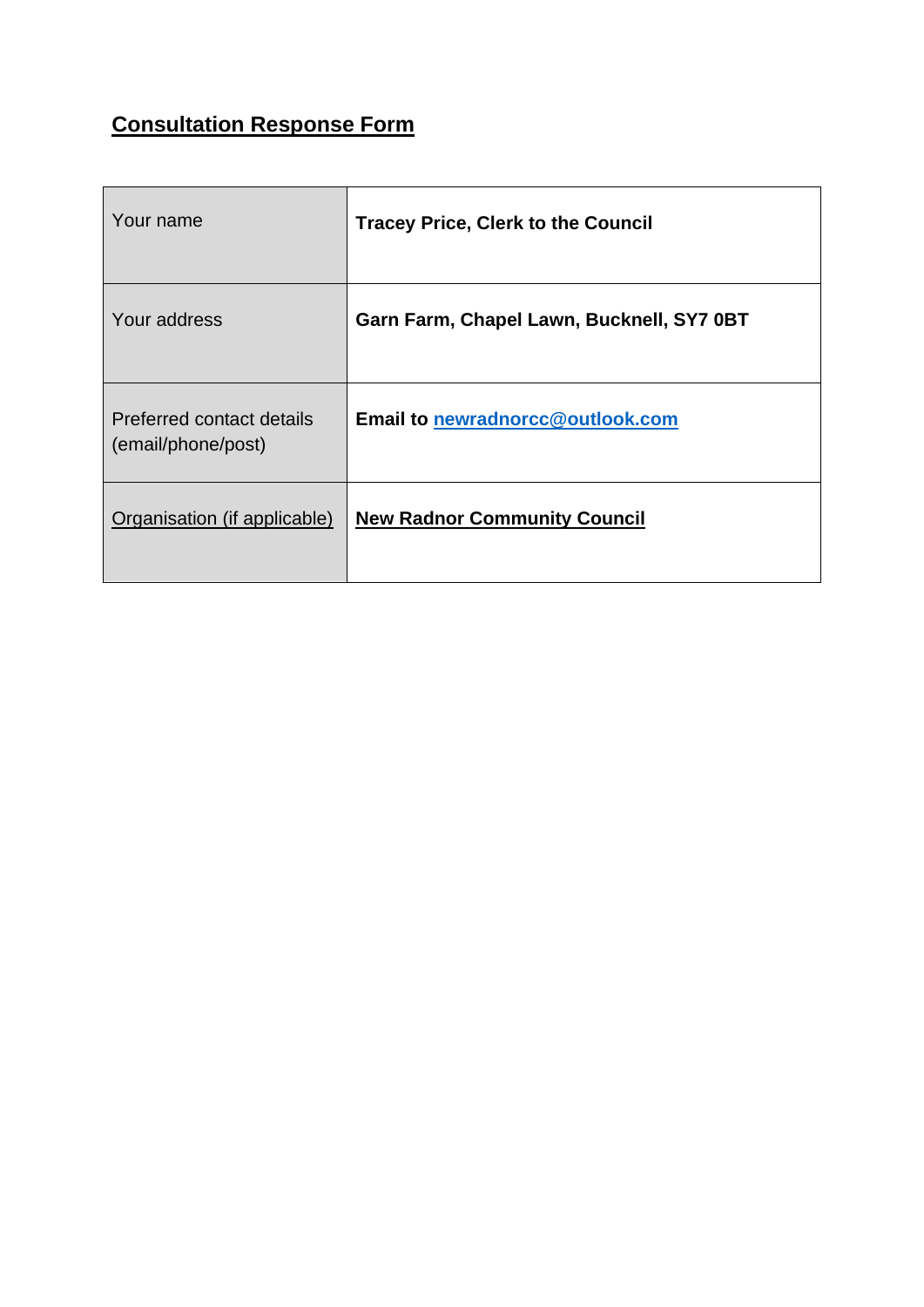### **1. NDF Outcomes (chapter 3)**

The NDF has proposed 11 Outcomes as an ambition of where we want to be in 20 years' time.

• Overall, to what extent do you agree or disagree the 11 Outcomes are a realistic vision for the NDF?

| Strongly<br>agree | Agree | <b>Neither</b><br>agree nor<br>disagree | <b>Disagree</b> | Strongly<br>disagree | Don't<br>know | No<br>opinion |
|-------------------|-------|-----------------------------------------|-----------------|----------------------|---------------|---------------|
|                   |       | $\gamma$                                |                 |                      |               |               |

• To what extent do you agree with the 11 Outcomes as ambitions for the NDF?

| Agree with<br>all of them | Agree with<br>most of<br>them | Agree with<br>some of<br>them | Agree with<br>none of them | Don't know | Nο<br>opinion |
|---------------------------|-------------------------------|-------------------------------|----------------------------|------------|---------------|
|                           |                               |                               |                            |            |               |

• If you disagree with any of the 11 Outcomes, please tell us why:

Whilst noting the stated aim to support jobs and services in rural areas this seems to be directly contradicted by the concentration of growth and development in major towns and cities. Only two towns in Powys are actually mentioned at all. How can jobs be supported under these circumstances.

The concentration of renewable energy via wind turbines and solar panels in mid Wales amongst some incredibly scenic Welsh countryside may well lead to a decline in tourism and this should be throughly researched.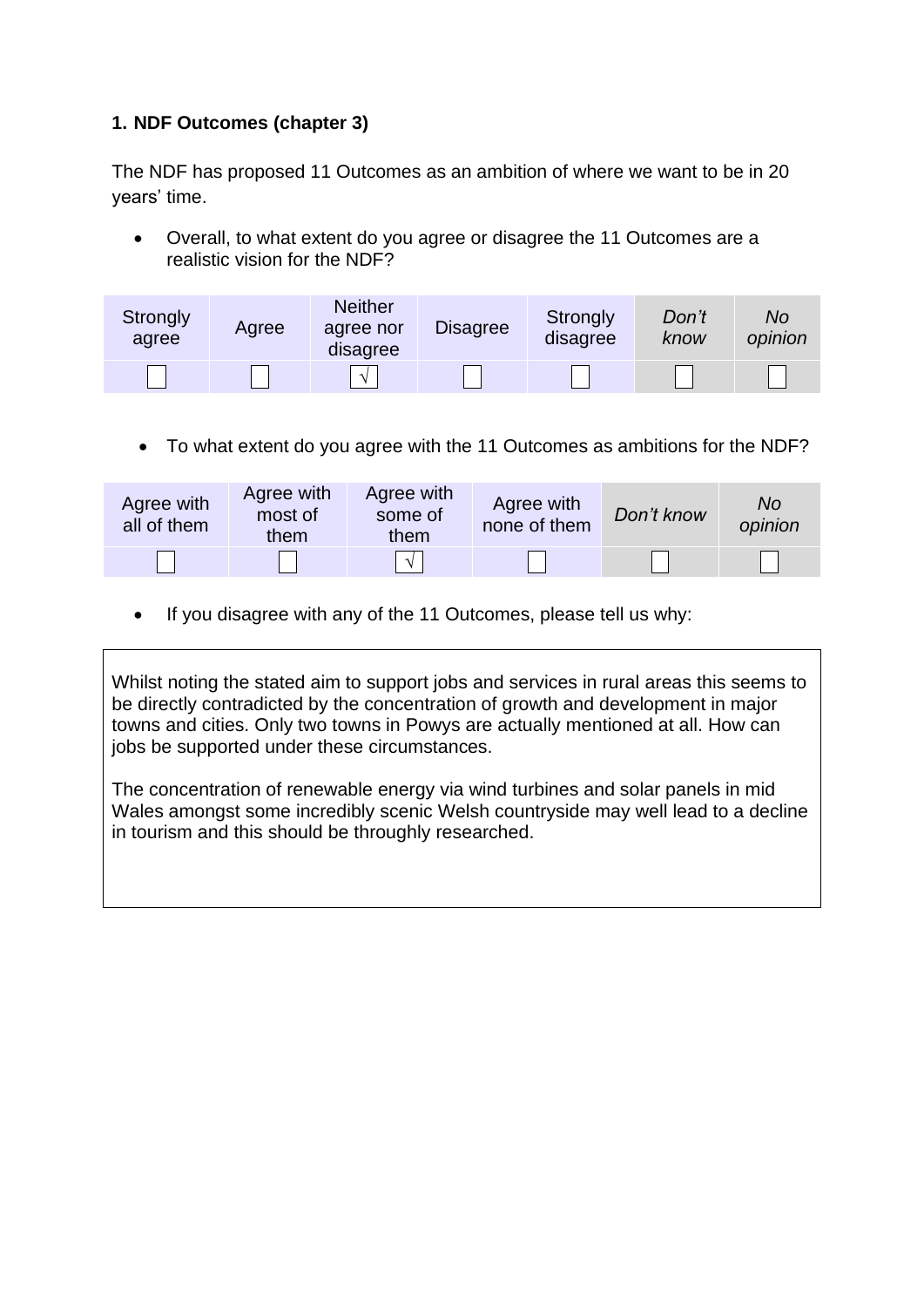### **2. Spatial Strategy (policies 1 - 4)**

The NDF **spatial strategy** is a guiding framework for where large-scale change and nationally important developments will be focused over the next 20 years.

• To what extent do you agree or disagree with the spatial strategy and key principles for development in…

|                                         | Strongly<br>agree | Agree | <b>Neither</b><br>agree<br>nor<br>disagree | <b>Disagree</b> | <b>Strongly</b><br>disagree | Don't<br>know | <b>No</b><br>opinion |
|-----------------------------------------|-------------------|-------|--------------------------------------------|-----------------|-----------------------------|---------------|----------------------|
| Urban<br>areas<br>(Policies<br>1, 2 & 3 |                   |       |                                            |                 |                             | $\sqrt{ }$    |                      |
| <b>Rural</b><br>areas<br>(Policy 4)     |                   |       |                                            | $\sqrt{ }$      |                             |               |                      |

• If you have any comments on the spatial strategy or key principles for development in urban and rural areas, please tell us:

Policy 2: Too vague and not enough detail. Policy 4: The Community Council feels that the local authority is best placed to decide where growth should be.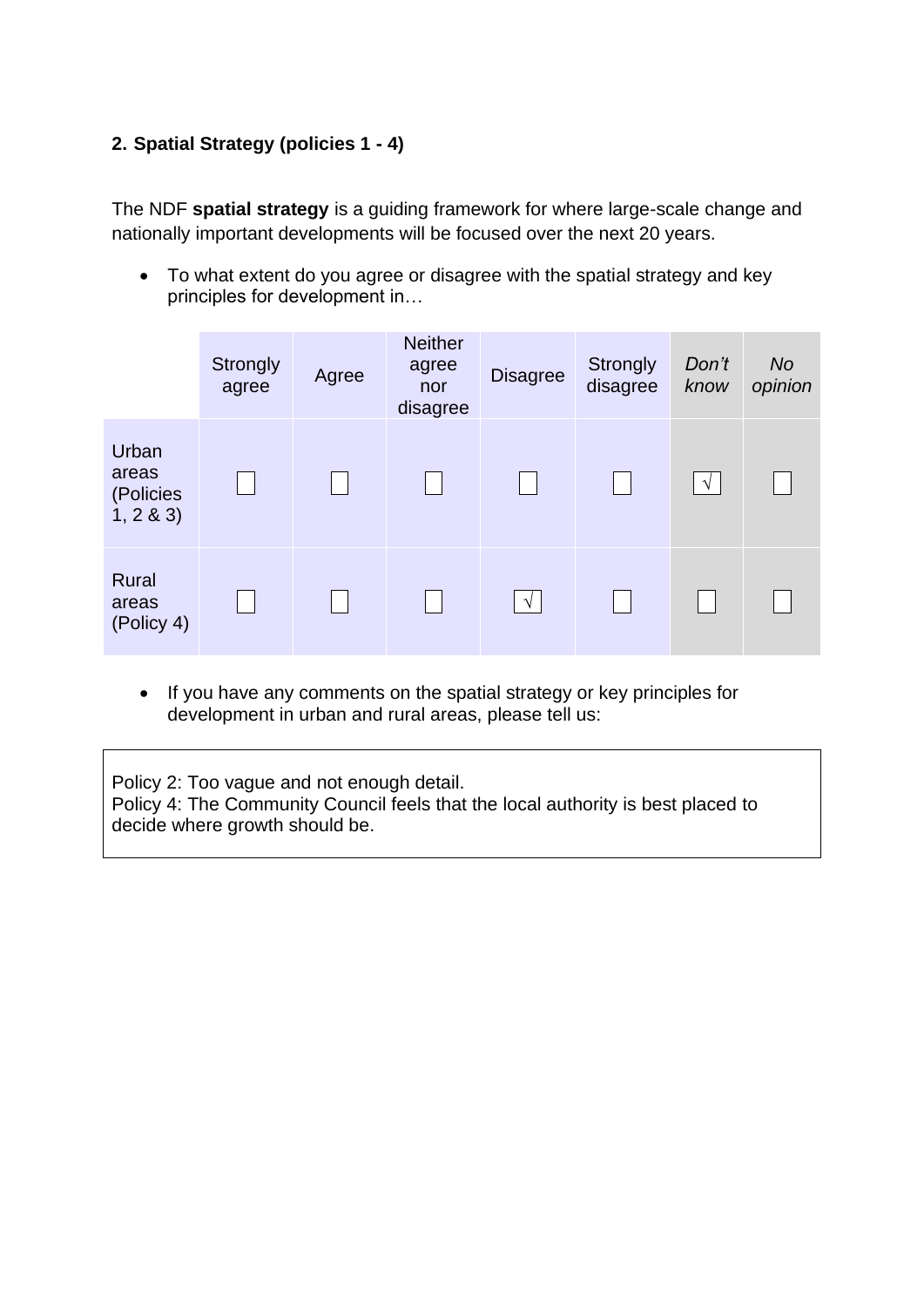### **3. Affordable Housing (policy 5)**

The NDF sets out the approach for providing affordable housing, encouraging local authorities, social landlords, and small and medium-sized construction and building enterprises to build more homes.

• To what extent do you agree or disagree with the approach to increasing affordable housing?

| Strongly<br>agree | Agree | <b>Neither</b><br>agree nor<br>disagree | <b>Disagree</b> | Strongly<br>disagree | Don't<br>know | No<br>opinion |
|-------------------|-------|-----------------------------------------|-----------------|----------------------|---------------|---------------|
|                   |       |                                         |                 |                      |               |               |

• If you disagree, in what other ways can the NDF approach the delivery of affordable housing?

Again the Community Council feels the local authority should have more input into this area as it has local knowledge and is better able to assess relevant factors.

### **4. Mobile Action Zones (policy 6)**

• To what extent do you agree or disagree the identification of mobile action zones will be effective in encouraging better mobile coverage?

| Strongly<br>agree | Agree      | <b>Neither</b><br>agree nor<br>disagree | <b>Disagree</b> | Strongly<br>disagree | Don't<br>know | No<br>opinion |
|-------------------|------------|-----------------------------------------|-----------------|----------------------|---------------|---------------|
|                   | $\sqrt{ }$ |                                         |                 |                      |               |               |

• If you disagree, in what other ways can the NDF improve mobile phone coverage in the areas which currently have limited access?

The Community Council would like it to be noted that there is a need to assess any health implications when extending coverage.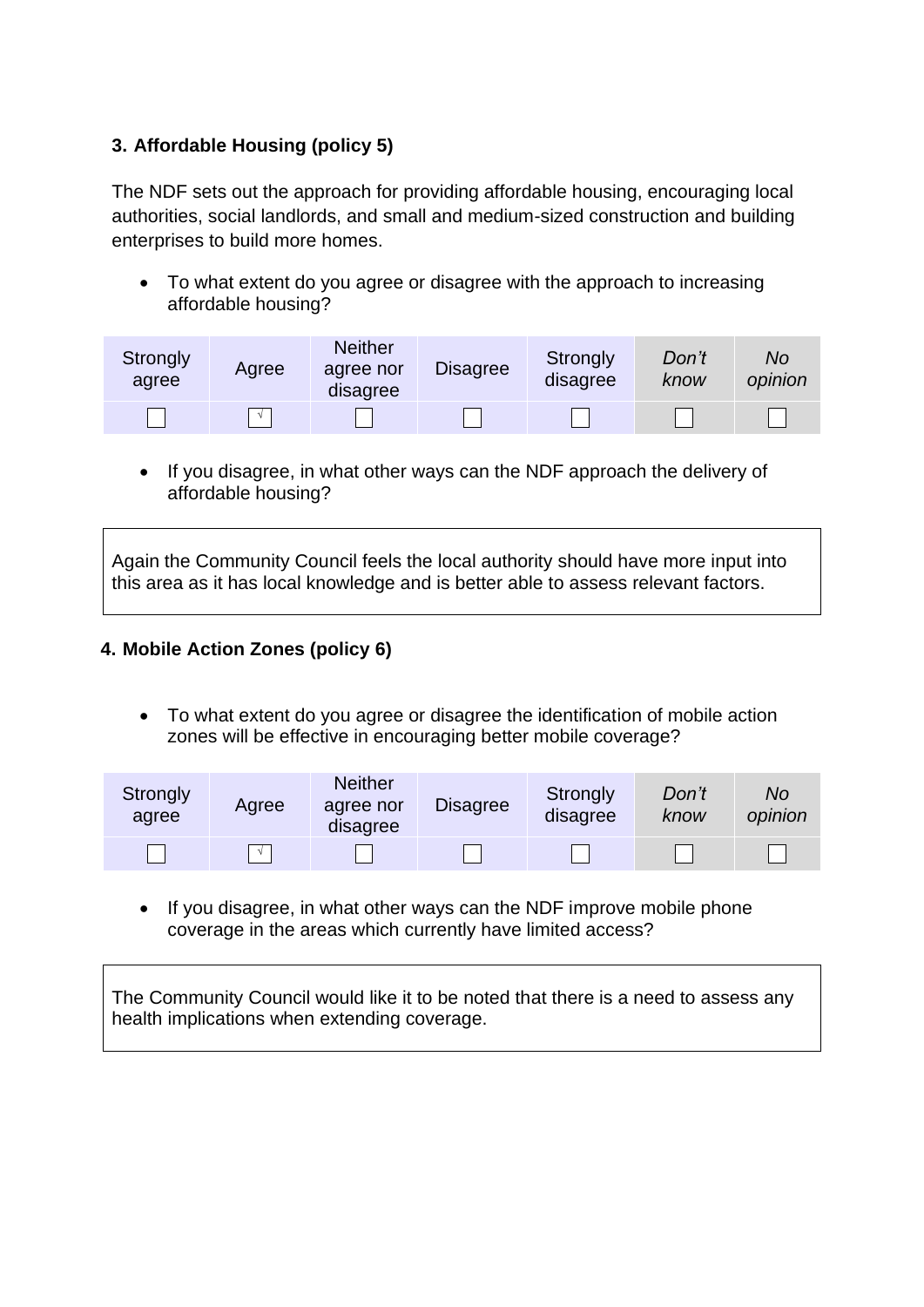### **5. Low Emission Vehicles (policy 7)**

• To what extent do you agree or disagree that policy 7 will enable and encourage the roll-out of charging infrastructure for ultra-low emission vehicles?

| Strongly<br>agree | Agree      | <b>Neither</b><br>agree nor<br>disagree | <b>Disagree</b> | Strongly<br>disagree | Don't<br>know | No<br>opinion |
|-------------------|------------|-----------------------------------------|-----------------|----------------------|---------------|---------------|
|                   | $\sqrt{ }$ |                                         |                 |                      |               |               |

• If you disagree, in what other ways can the NDF enable and encourage the roll-out of charging infrastructure for ultra-low emission vehicles?

The need to consider where the electricity is coming from and how it is produced is considered a necessary part of this programme.

### **6. Green Infrastructure (policies 8 & 9)**

• To what extent do you agree or disagree with the approach to maintaining and enhancing biodiversity and ecological networks?

| Strongly<br>agree | Agree      | <b>Neither</b><br>agree nor<br>disagree | <b>Disagree</b> | Strongly<br>disagree | Don't<br>know | No<br>opinion |
|-------------------|------------|-----------------------------------------|-----------------|----------------------|---------------|---------------|
|                   | $\sqrt{ }$ |                                         |                 |                      |               |               |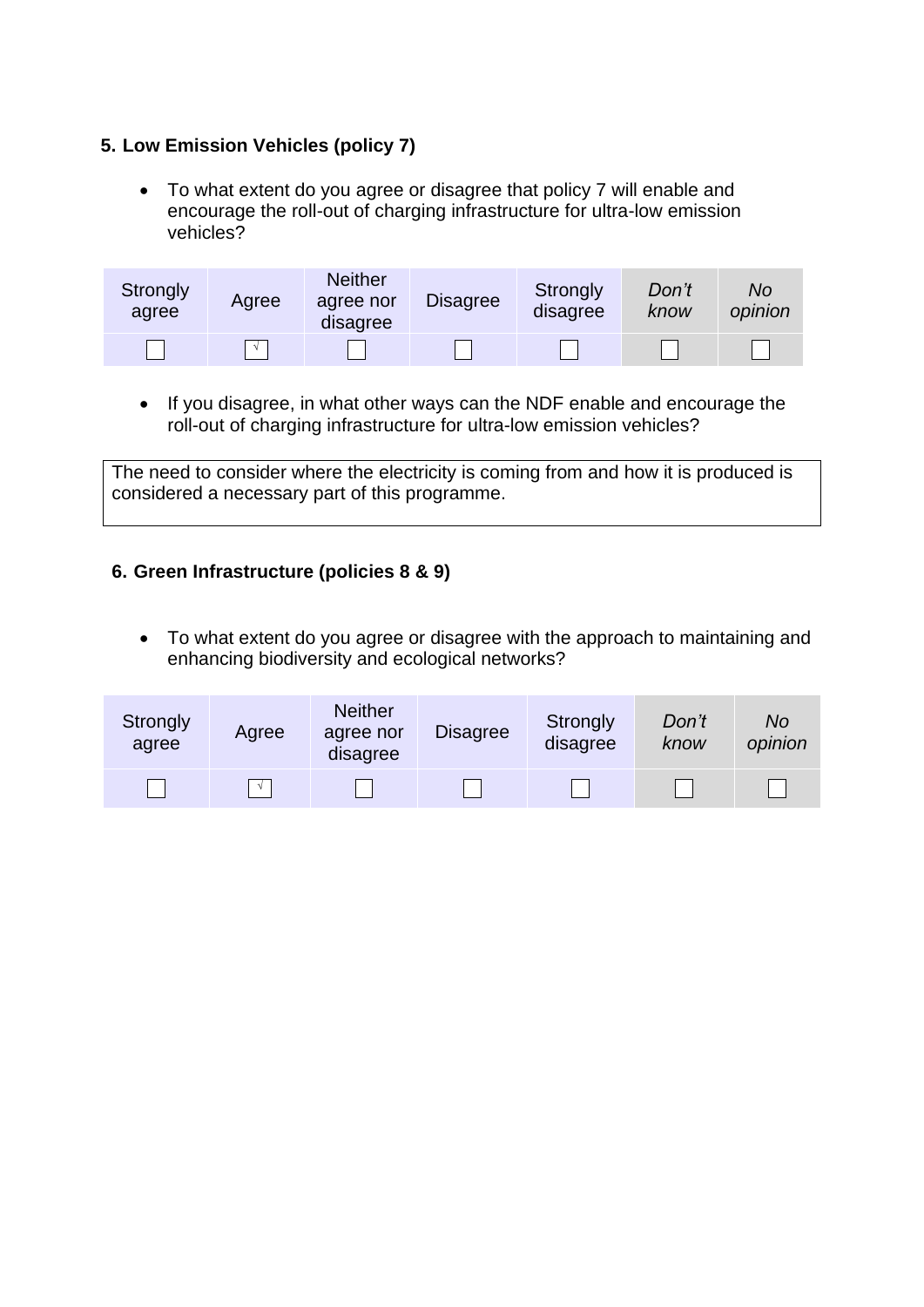### **7. Renewable Energy and District Heat Networks (policies 10-15)**

• To what extent do you agree or disagree with the NDF's policies to lower carbon emissions in Wales using…

|                                                  | Strongly<br>agree | Agree | <b>Neither</b><br>agree<br>nor<br>disagree | <b>Disagree</b> | <b>Strongly</b><br>disagree | Don't<br>know | <b>No</b><br>opinion |
|--------------------------------------------------|-------------------|-------|--------------------------------------------|-----------------|-----------------------------|---------------|----------------------|
| Large scale<br>wind and<br>solar<br>developments |                   |       |                                            |                 |                             |               |                      |
| <b>District heat</b><br>networks                 | $\sqrt{ }$        |       |                                            |                 |                             |               |                      |

• If you disagree with the NDF's approaches to green infrastructure, renewable energy or district heat networks, what alternative approaches should we consider to help Wales to enhance its biodiversity and transition to a low carbon economy?

There is at present no grid infrastructure to support proposed developments of this scale and there appears to have been no discussion of other opportunities such as hydro, off shore turbines or tidal power.

The introduction of such large scale developments would seem to contradict the policies on biodiversity and tourism.

The targets stated would seem to exceed the requirements for Wales.

Educating the public to use less energy would seem sensible.

### **8. The Regions (policy 16)**

• To what extent do you agree or disagree with the principle of developing Strategic Development Plans prepared at a regional scale?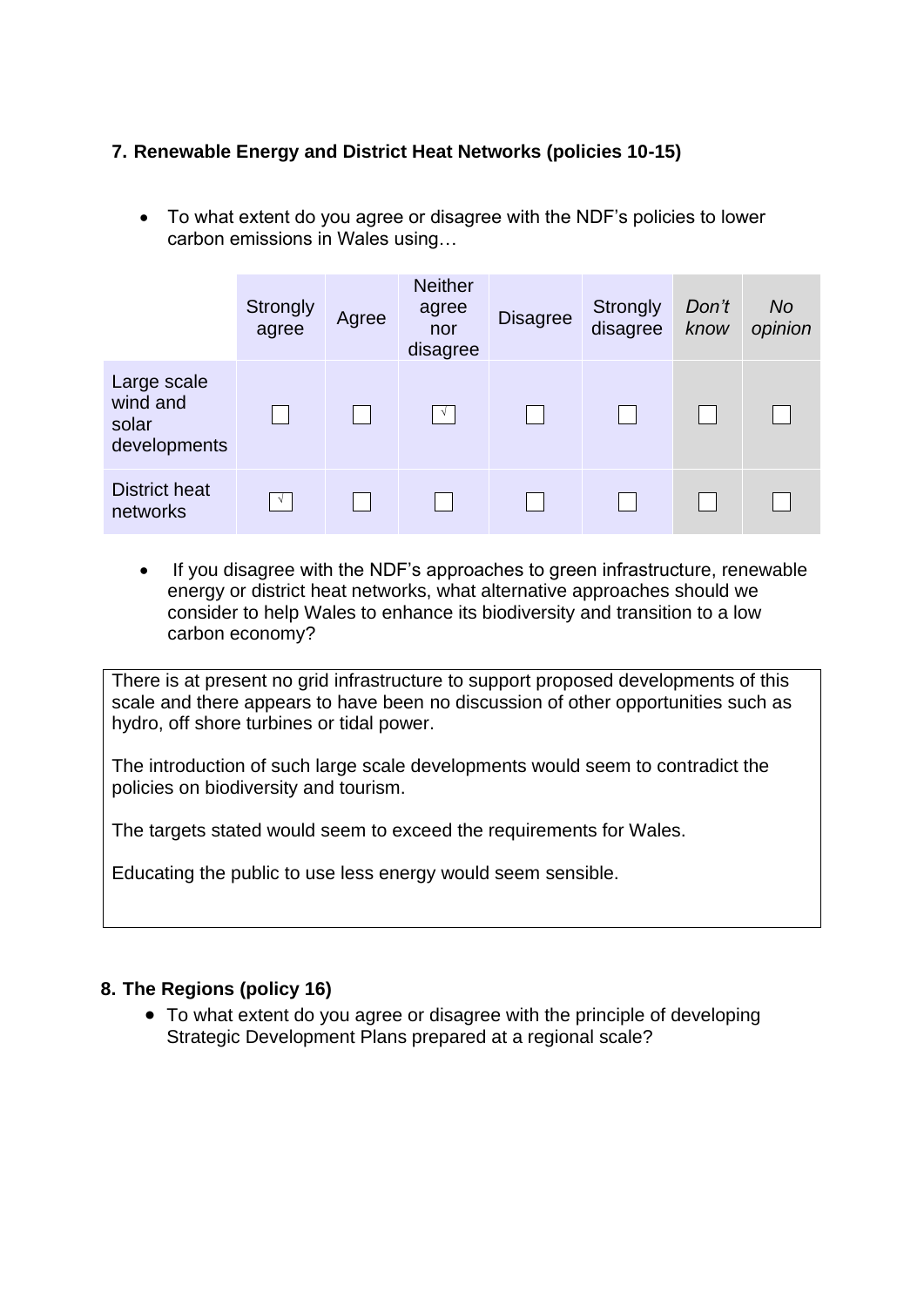| Strongly<br>agree | Agree      | <b>Neither</b><br>agree nor<br>disagree | <b>Disagree</b> | Strongly<br>disagree | Don't<br>know | No<br>opinion |
|-------------------|------------|-----------------------------------------|-----------------|----------------------|---------------|---------------|
|                   | $\sqrt{ }$ |                                         |                 |                      |               |               |

The NDF identifies three overall regions of Wales, each with their own distinct opportunities and challenges. These are North Wales, Mid and South West Wales, and South East Wales.

### **9. North Wales (policies 17-22)**

We have identified Wrexham and Deeside as the main focus of development in North Wales. A new green belt will be created to manage the form of growth. A number of coastal towns are identified as having key regional roles, while we support growth and development at Holyhead Port. We will support improved transport infrastructure in the region, including a North Wales Metro, and support better connectivity with England. North West Wales is recognised as having potential to supply low-carbon energy on a strategic scale.

• To what extent do you agree or disagree with the proposed policies and approach for the North Region?

| Strongly<br>agree | Agree | <b>Neither</b><br>agree nor<br>disagree | <b>Disagree</b> | Strongly<br>disagree | Don't<br>know | No<br>opinion |
|-------------------|-------|-----------------------------------------|-----------------|----------------------|---------------|---------------|
|                   |       |                                         |                 |                      |               |               |

### **10. Mid and South West Wales (policies 23-26)**

Swansea Bay and Llanelli is the main urban area within the region and is our preferred location for growth. We also identify a number of rural and market towns, and the four Haven Towns in Pembrokeshire, as being regionally important. The haven Waterway is nationally important and its development is supported. We support proposals for a Swansea Bay Metro.

• To what extent do you agree or disagree with the proposed policies and approach for the Mid and South West Region?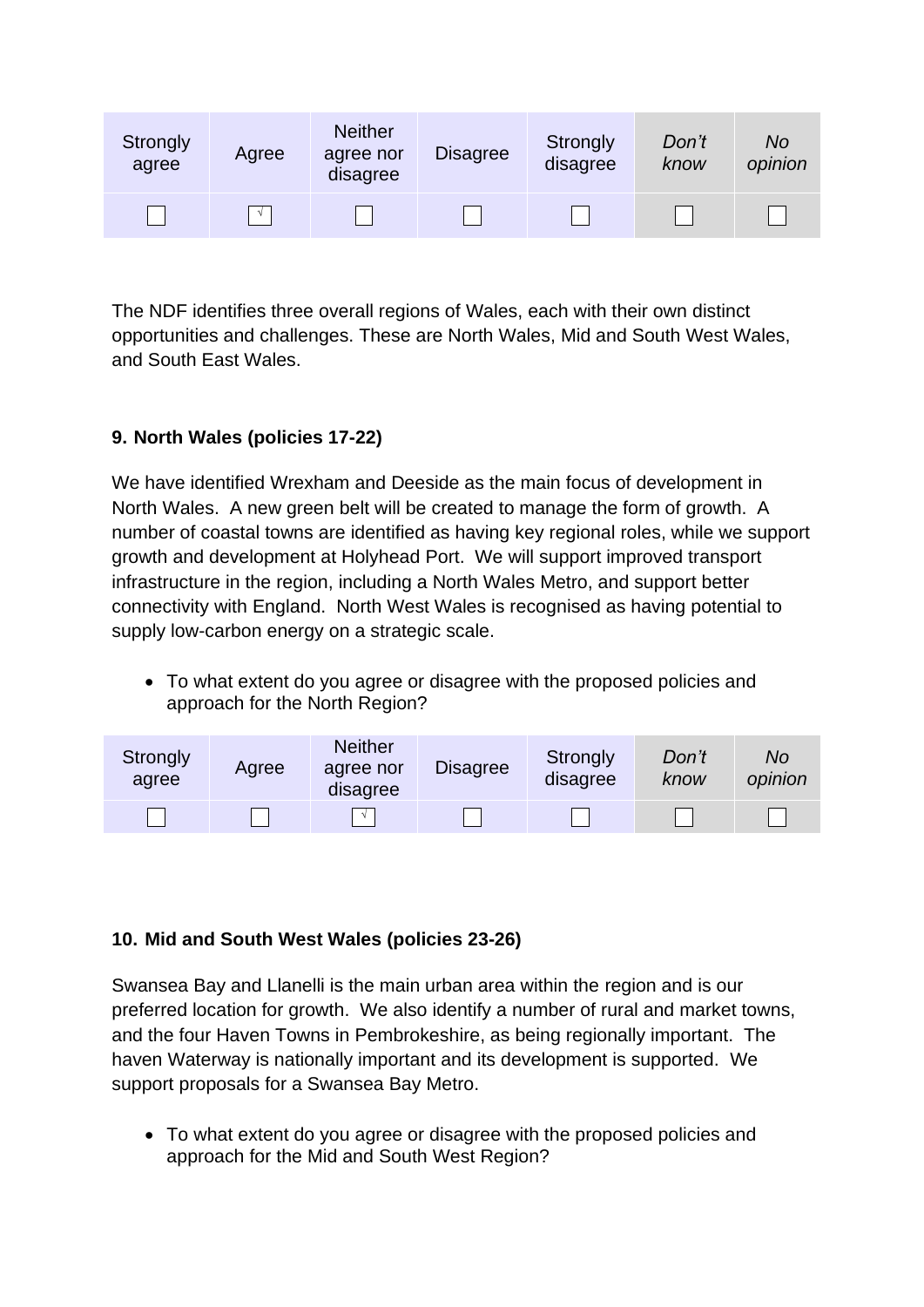| Strongly<br>agree | Agree | <b>Neither</b><br>agree nor<br>disagree | <b>Disagree</b> | Strongly<br>disagree | Don't<br>know | No<br>opinion |
|-------------------|-------|-----------------------------------------|-----------------|----------------------|---------------|---------------|
|                   |       |                                         |                 | $\sim$               |               |               |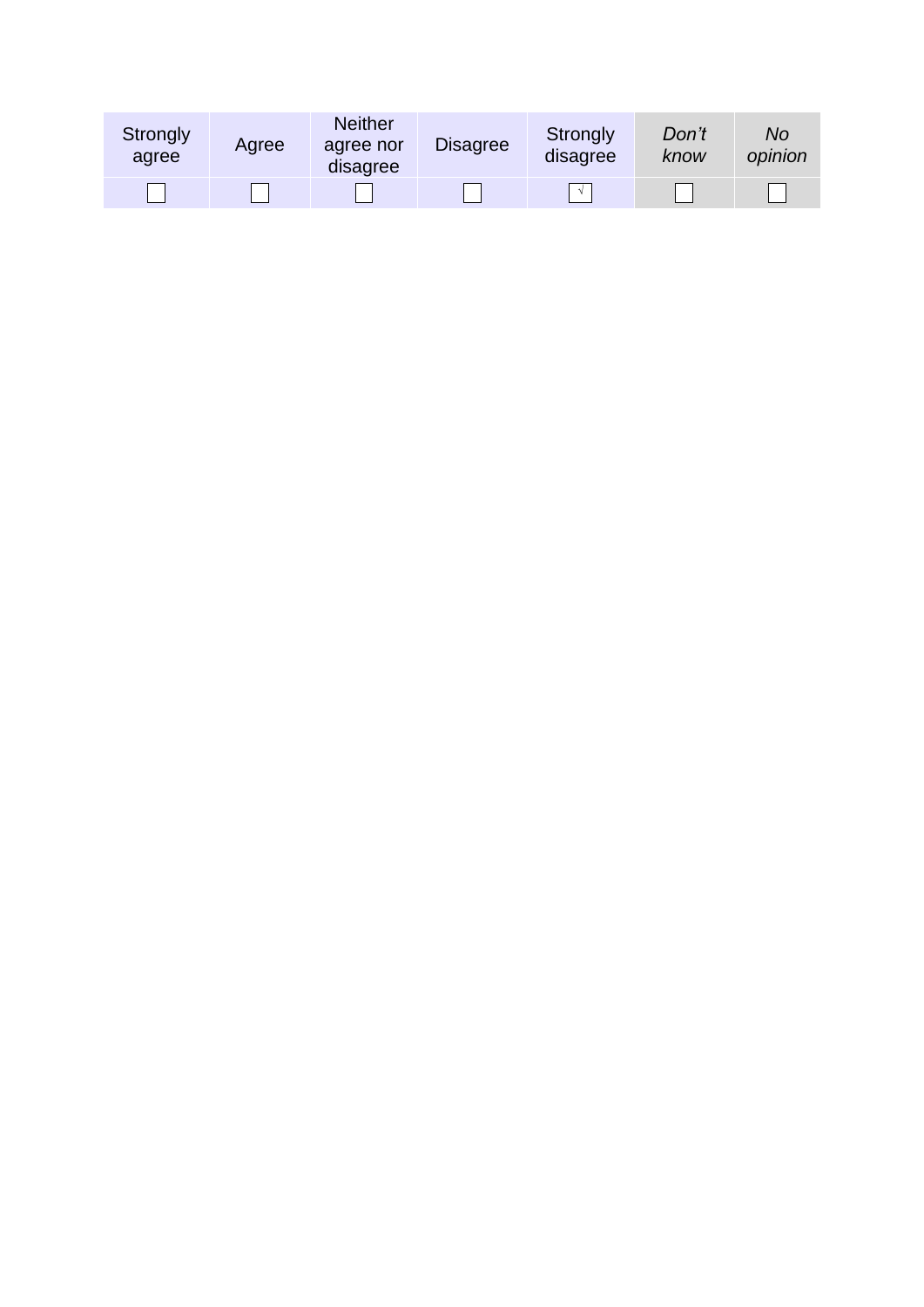### **11. South East Wales (policies 27-33)**

In South East Wales we are proposing to enhance Cardiff's role as the capital and secure more sustainable growth in Newport and the Valleys. A green belt around Newport and eastern parts of the region will support the spatial strategy and focus development on existing cities and towns. Transport Orientated Development, using locations benefitting from mainline railway and Metro stations, will shape the approach to development across the region. There is support for the growth and development of Cardiff Airport.

• To what extent do you agree or disagree with the proposed policies and approach for the South East Region?



If you have any comments about the NDF's approach or policies to the three regions, please tell us. If you have any alternatives, please explain them and tell us why you think they would be better.

Need to differentiate between rural and urban areas as these have very different needs.

Disagree strongly with the joining of Powys with the urban areas of Swansea and Llanelli – to combine these areas will inevitably mean that resources are concentrated on the urban area and it will be difficult to fully and properly address rural issues.

Rural areas need their own set of targets.

Swansea and Neath Port Talbot should be with the other urban areas.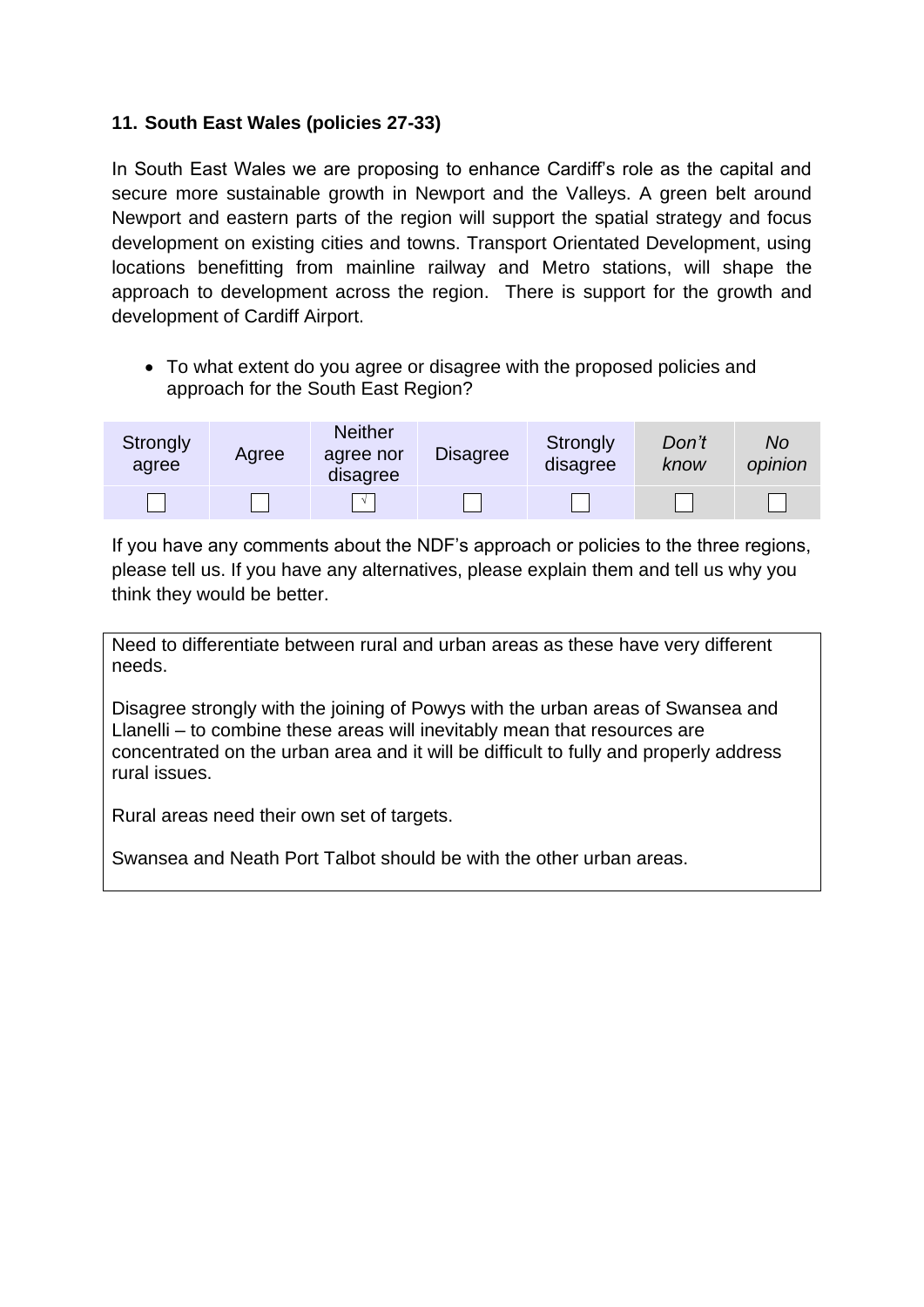### **12. Integrated Sustainability Appraisal**

As part of the consultation process, an Integrated Sustainability Appraisal (ISA) was conducted to assess the social, economic and environmental impacts of a plan. The report identified a number of monitoring indicators, including health, equalities, Welsh language, the impact on rural communities, children's rights, climate change and economic development.

• Do you have any comments on the findings of the Integrated Sustainability Appraisal Report? Please outline any further alternative monitoring indicators you consider would strengthen the ISA.

Welsh Government state that "we have developed an Integrated Sustainability Appraisal (ISA) which is a process for assessing the social, economic and environmental impacts of a plan and aims to ensure that sustainable development is at the heart of the plan-making process".

i.There is no clarity on how the 'monitoring indicators'&'objectives' in the ISA were arrived at, and these do not cross reference with other legislative and other designated frameworks that are supposed to have informed the ISA, nor do they cross reference with the NDF 'outcomes'.

ii. ISA is supposedly a holistic process, but there is no direct reference made to the Sustainability Assessment(SA), Strategic Environmental Assessment (SEA)other environmental directives and PPW10. The HRA is specifically excluded.

iii. So-called monitoring of NDF drafting excludes regional policies.

iv. The ISA follows the NDF in ignoring the impact of Policy 10 (RE 'priority areas') on rural communities.

v. Lack of any rigorous scrutiny: no reference to any evidence base (the 'baseline' for informing Preferred Option 4 from 4 option choices is 'do nothing', which is irrelevant since the NDF is a legal requirement of planning policy).

vi. No test of 'soundness'–unlike LDPs which are required to be tested by a Planning Inspector to show that they are well-evidenced, appropriate for the area, coherent, in line with other legislation.

vii. The assessment of the internal consistency of the 17 ISA objectives is incoherent.

viii. Total lack of any meaningful definition of 'sustainability'

### **13. Habitats Regulations Assessment**

As part of the development of the NDF, a Habitats Regulations Assessment (HRA) was undertaken. The purpose of the HRA process is to identify, assess and address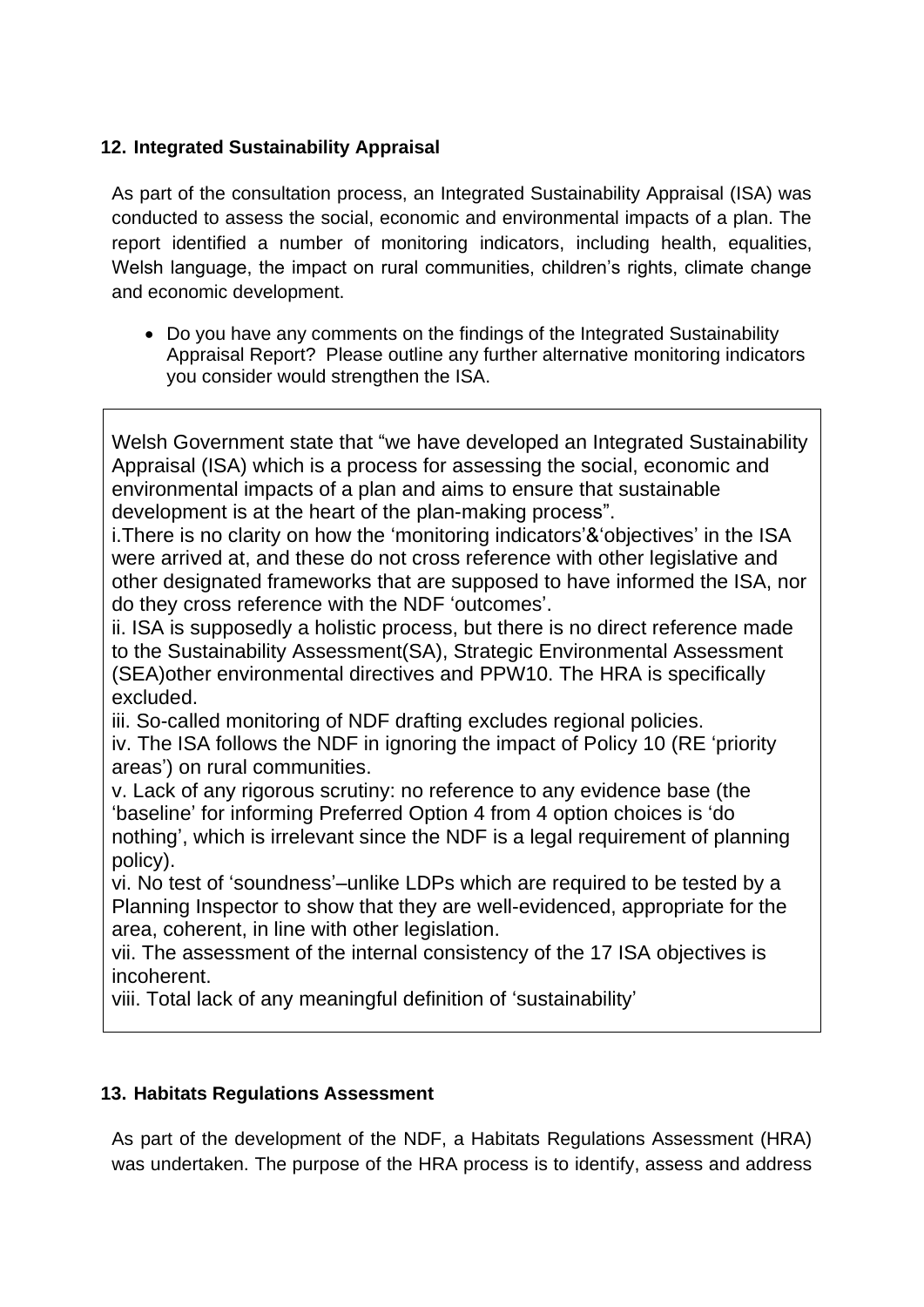any 'significant effects' of the plan on sites such as Special Areas of Conservation and Special Protection Areas for birds.

• Do you have any comments on the Habitats Regulations Assessment report?

This was very late in being included and conflicts with the mapping of the solar and wind energy sites.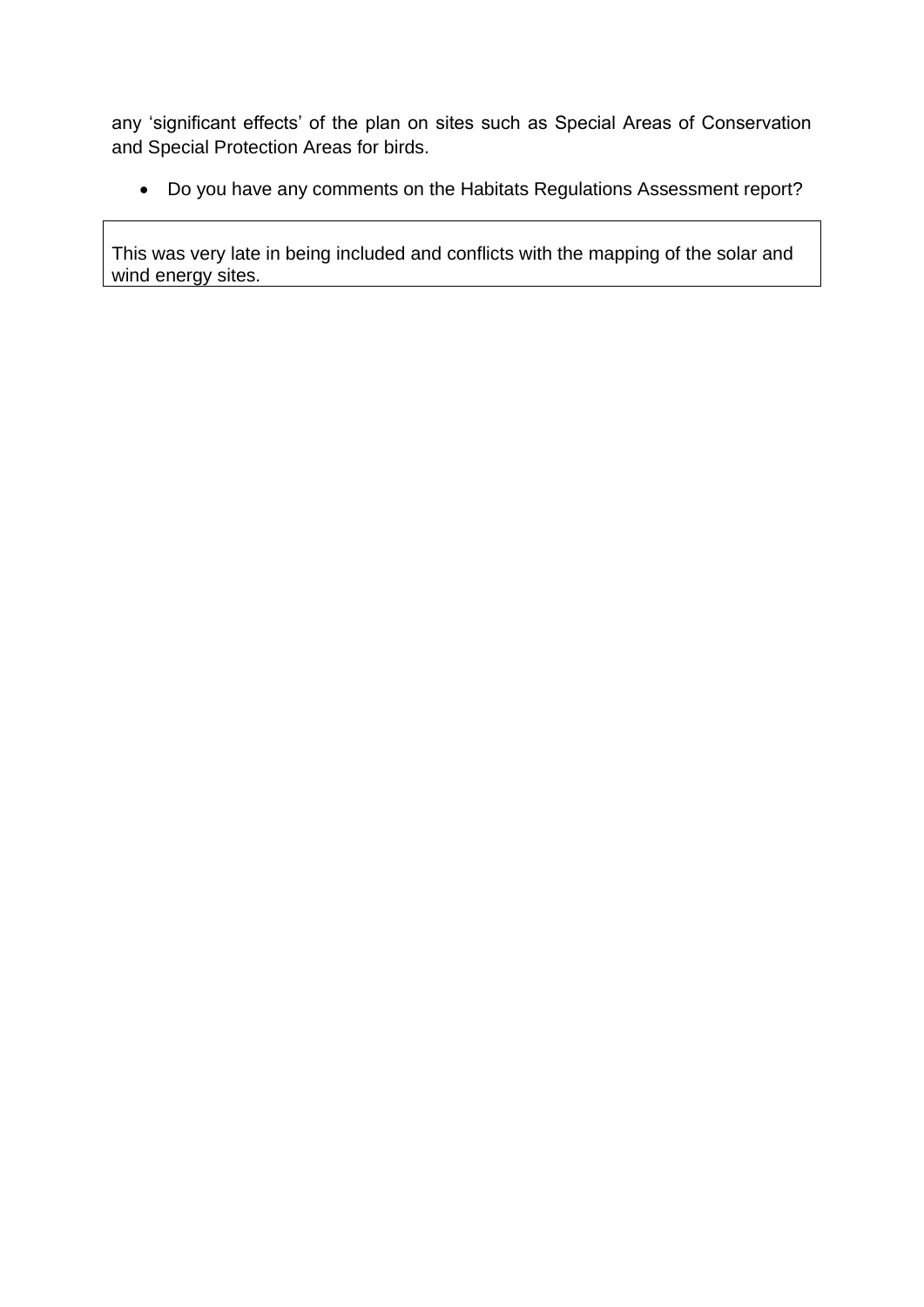#### **14. Welsh Language**

We would like to know your views on the effects that the NDF would have on the Welsh language, specifically on opportunities for people to use Welsh and on treating the Welsh language no less favourably than English.

• What effects do you think there would be? How could positive effects be increased, or negative effects be mitigated?

Members felt that the Welsh Language should be allowed to grow organically.

Please also explain how you believe the proposed NDF could be formulated or changed so as to have:

- I. positive effects or increased positive effects on opportunities for people to use the Welsh language and on treating the Welsh language no less favourably than the English language, and
- II. no adverse effects on opportunities for people to use the Welsh language and on treating the Welsh language no less favourably than the English language.

No comment.

#### **15. Further comments**

• Are there any further comments that you would like to make on the NDF, or any alternative proposals you feel we should consider?

Renewable energy: All forms should have equal weighting – not just wind and solar.

Welsh Government appears to have used different criteria in the NDF to the local Authority (Powys) in the LDP and the LDP criteria seem to be superior in standards for SSSI, conservation, special landscape features.

Local Ownership needs to be defined.

Decision making on renewable energy (above very small installations) has been taken away from local authorities.